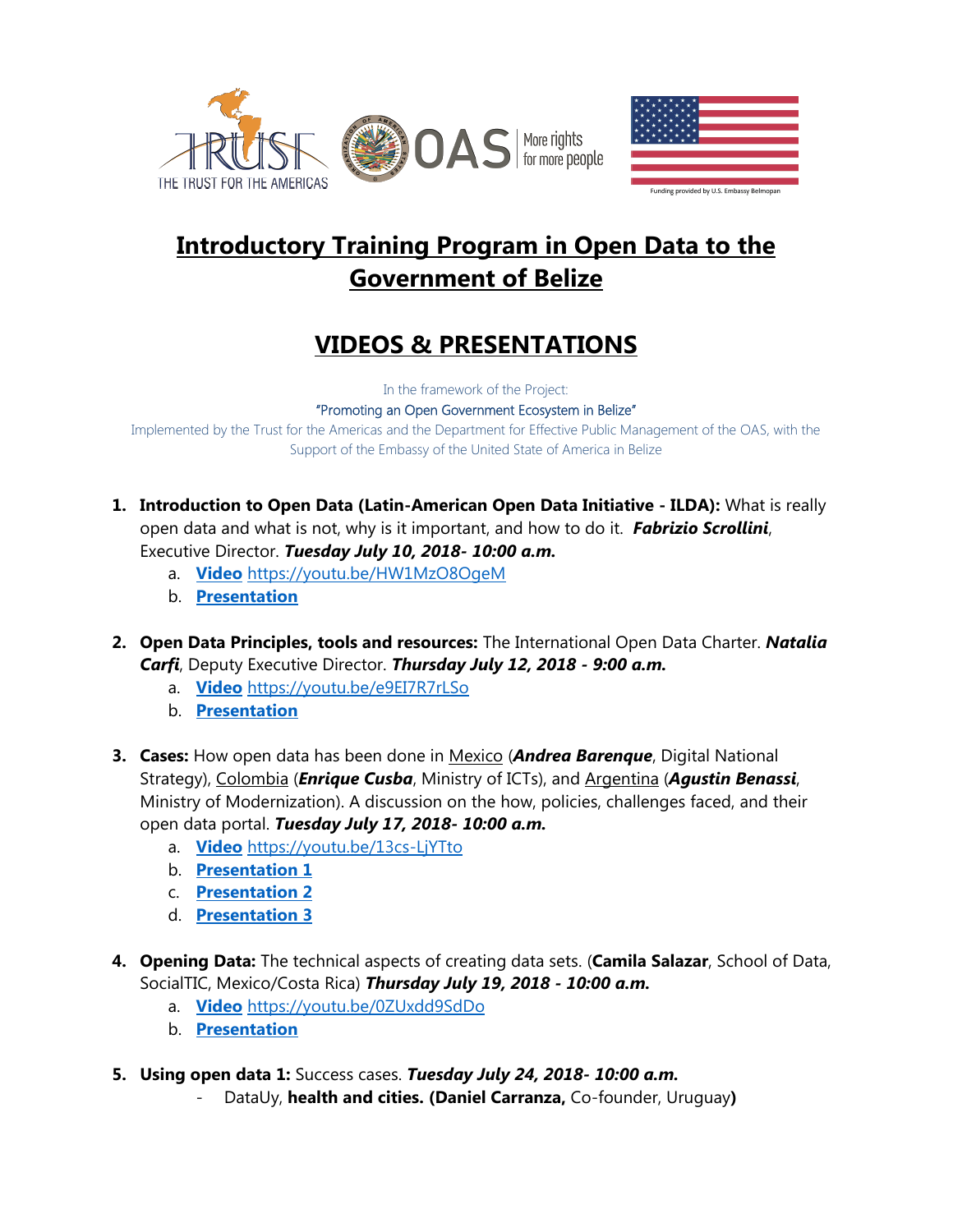



- Caribbean Open Institute COI, **Caribbean overview, agriculture, tourism, budget (Maurice McNaughton,** Director of the Centre of Excellence for IT Enabled Innovation, Universities of the West Indies **–** UWI, Jamaica**)**
- a. **[Video](https://youtu.be/5ws3-ev3rfY)** <https://youtu.be/5ws3-ev3rfY>
- b. **[Presentation](http://portal.oas.org/LinkClick.aspx?fileticket=NGzlHAvT5qI%3d&tabid=1814) 1**
- c. **[Presentation 2](http://portal.oas.org/LinkClick.aspx?fileticket=Lm-cT_LAagE%3d&tabid=1814)**
- **6. Using open data 2:** The technical aspects of using open data. *Juan Manuel Casanueva*, Co-founder and Director of SocialTIC, Mexico. (*Thursday July 26, 2018 - 10:00 a.m.*
	- a. **[Video](https://youtu.be/iRRfg85VpGA)** <https://youtu.be/iRRfg85VpGA>
	- b. **[Presentation](http://portal.oas.org/LinkClick.aspx?fileticket=gHSMmuzHc04%3d&tabid=1814)**

#### **SPEAKERS**

*Fabrizio Scrollini*, Executive Director, Latin American Open Data Initiative (ILDA)



Mr Scrollini is a member of the Open Data Network for Development (OD4D). He is also President of DATA Uruguay (DataUy), an association that builds civic technology to promote human development. He is a co-founder of Abrelatam and Condatos, the regional open data conferences imparted annually since 2013, and also is an advisor of the International Open Data Charter. He workes with governments, regulatory agencies and civil society organizations, locally and internationally, on issues related to transparency, access to public

information, open data and public sector reform. He holds a Ph.D. in Government from the London School of Economics and Political Science (LSE).

## *Natalia Carfi*, Deputy Executive Director, The International Open Data Charter



Natalia worked as the Open Government Director for the Undersecretary for Public Innovation and Open Government of the Government of Argentina until very recently, where she coordinated the co-creation of the 3rd Open Government National Action Plan – a project that engaged 15 national Ministries, the Legislative and Judiciary Powers, 11 Provinces and more than 400 participants from civil society. She was also the Open Government Coordinator for the Chilean government during 2014 and 2015. Natalia is part of the Open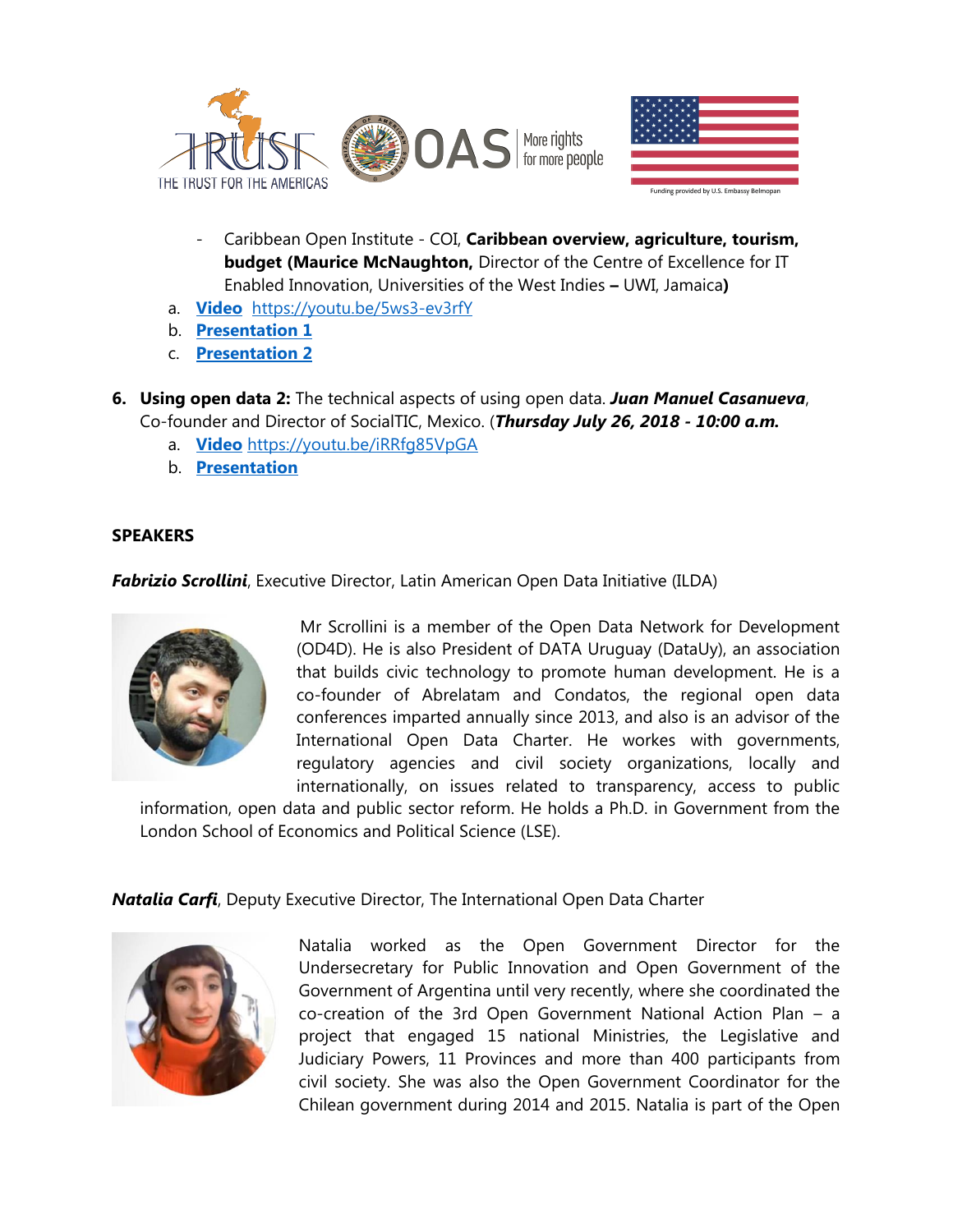



Data Leader´s Network and the Academic Committee of the International Open Data Conference. Finally, Natalia will support now the delivery of the Charter's strategy, engaging with experts from governments, civil society organizations, academics and private sector. She will also support the development of plans to deliver projects in collaboration with the Charter network.

## *Andrea Barenque*, Digital National Strategy, Mexico



Andrea is the Deputy General Director of Open Data in the Coordination of the National Digital Strategy, of the Office of the President of Mexico. She is responsible for monitoring the Open Data Policy in Mexico.

Ms. Barenque is also a Fellow of the Economic Commission for Latin America and the Caribbean (ECLAC), and of the Organization of American States (OAS), for international courses on Open Government and Open Data. She is a registered Trainer of the Open

Data Institute of United Kingdom.

**Enrique Cusba**, Deputy Director of Digital Government, Ministry of Information Communication and Technologies, Colombia



As a Deputy Director of Digital Government Enrique is in charge of a portfolio of projects and initiatives associated with e-services, data exploitation and Open Government. He received his Master degree in Public Policy from the Australian National University; and also received his Master degree in Economics from Javeriana University in Colombia.

His professional experience includes formulating, implementing and assessing public policies involving the use of Information and

Communication Technologies (ICT) in different areas of Government. As member of the Digital Government Office Staff in Colombia since 2008, he has led the provision of advisory services to public agencies aimed at enhancing the use of ICT at central and local level and the establishment of research and innovation practices. He also contributed to set up the Digital Government policy and has led take-up and outreach strategies to promote the adoption of e-services by citizens.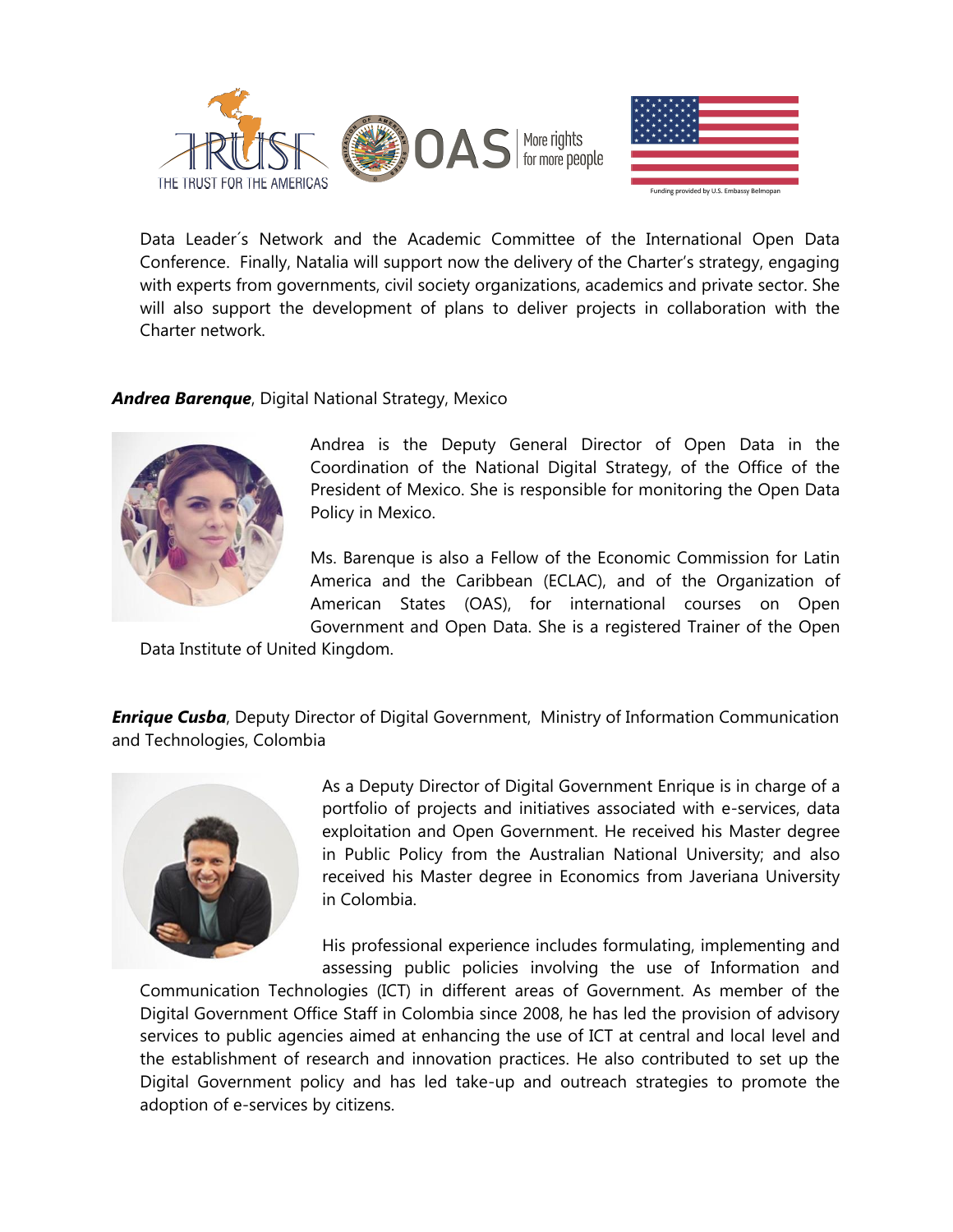



### *Agustin Benassi*, Ministry of Modernization, Argentina



Agustín Benassi coordinates the Open Data Policy in the Public Data Direction of the Ministry of Modernization of Argentina since 2016. He has a degree in Economics from Universidad de Buenos Aires, UBA (2013). He also worked at the Economics Faculty of UBA and in the Center for the Implementation of Public Policies for Equity and Growth (CIPPEC) doing research about Transportation Economics. He is a self-taught programmer and attended the Recurse Center in New York.

#### **Camila Salazar**, School of Data, Costa Rica



Camila is a data journalist and open data activist from Costa Rica. She currently works as a data trainer and consultant and as data journalism professor at the University of Costa Rica. Camila worked previously in the Investigative Unit of La Nación Newspaper in Costa Rica, and other media outlets in the country. In 2015 she was a School of Data fellow, an international project that works to empower civil society organizations, journalists and citizens with the skills they need to use data effectively; she has been working with the international open data community ever since. Camila has

a bachelor degree in Economics, and a licentiate degree in Journalism from the University of Costa Rica.

#### **Daniel Carranza,** Co-founder DataUy, Uruguay



Daniel is the Co-founder of DATA Uruguay, a civil society organization that creates tools and advocates for Open Data and Open Government locally and regionally through initiatives such as ABRELATAM. He is a Consultant in digital tools and media for multilaterals, government, civil society and business. Mr Carranza specializes in Open Government and eGovernment, and is an Open Government Fellow of the Organization of American States (OAS).